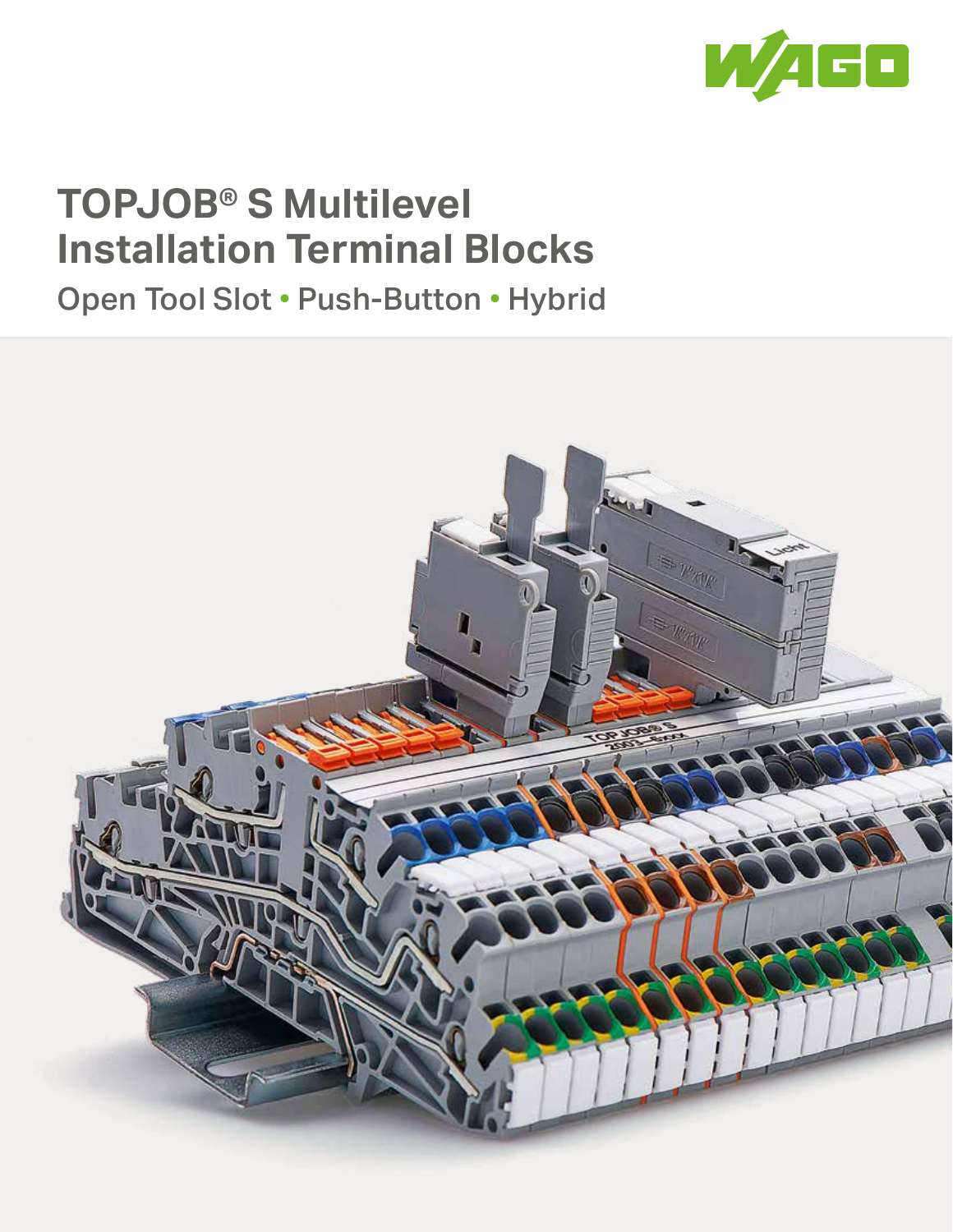## **2003 AND 2203 SERIES** INSTALLATION TERMINAL BLOCKS WITH PUSH-IN CAGE CLAMP**®** AND PUSH-BUTTON



WAGO brings convenient push-button actuation to its TOPJOB**®** S Multilevel Installation Terminal Blocks. Besides choosing from an operating slot or push-button, these terminal blocks also offer a hybrid model that incorporates both options. These new offerings make the TOPJOB**®** S range incredibly versatile and can be use to save space within industrial applications, including process systems.

### Highlights:

- Maintenance-free CAGE CLAMP® connection technology
- IP20 finger safe/touch safe
- 2009-110 continuous strip
- 2002-400 continuous jumper
- Open-tool slot, push-button and hybrid variants available in the same profile
- Functionality for top levels disconnect, fusing options, custom diode or LED plugs, etc.

## Product Portfolio:



**NTi/L/PE:** The multilevel installation terminal block with internal N-disconnection - used as a circuit terminal block for three-phase power circuits in small circuit groups



**N/L/PE:** The multilevel installation terminal block without N-disconnection - for simple commoning of three circuit potentials



**P1/P2/PE:** The multilevel installation terminal block without knife disconnect, with a separate top busbar carrier terminal block for fuse holders



**L/L:** The add-on terminal block for wiring threephase circuits - both additional phases are combined in one multilevel installation terminal block



**L:**  The multilevel installation terminal block for easily commoning a single potential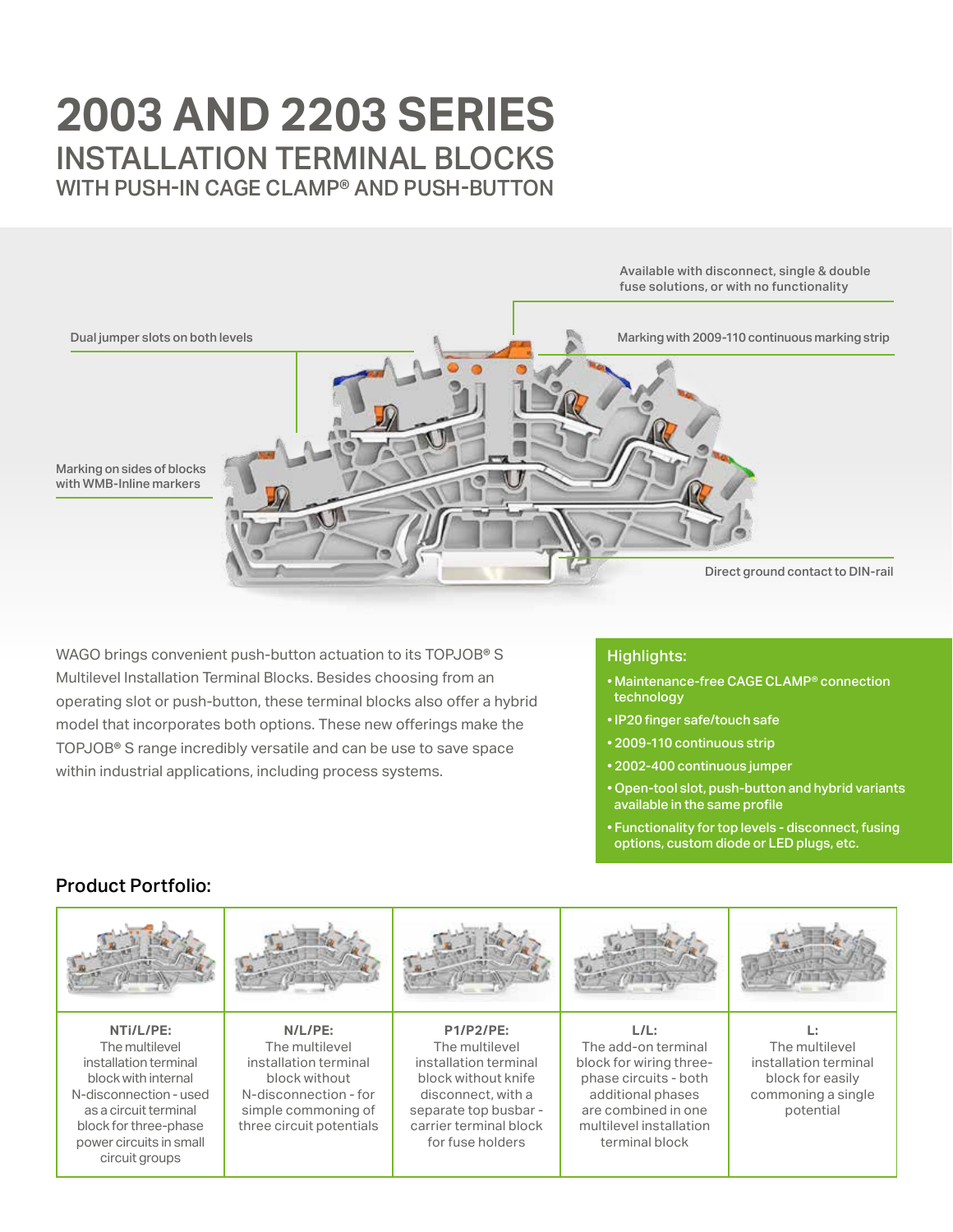Solid/Stranded: 22 - 12 AWG Stranded w/ferrule: 22 - 14 AWG

 $_{20 A}$  (UL **SR** 

## Technical Data:

| Potential                                 | <b>Operating Slot</b> | <b>Hybrid</b> | Push-Button |
|-------------------------------------------|-----------------------|---------------|-------------|
| NTi/L/PE                                  | 2003-6641             | 2203-6541     | 2203-6641   |
| L/L                                       | 2003-6642             | 2203-6542     | 2203-6642   |
| N/L                                       | 2003-6649             | 2203-6549     | 2203-6649   |
| N/L/PE                                    | 2003-6646             | 2203-6546     | 2203-6646   |
| L/L/PE                                    | 2003-6645             | 2203-6545     | 2203-6645   |
| N/L/PE                                    | 2003-6640             | 2203-6540     | 2203-6640   |
|                                           | 2003-6650             | 2203-6550     | 2203-6650   |
| N                                         | 2003-6651             | 2203-6551     | 2203-6651   |
| LTi/L/PE                                  | 2003-6644             | 2203-6544     | 2203-6644   |
| P2/P1/PE                                  | 2003-6643             | 2203-6543     | 2203-6643   |
| P1/P2/PE                                  | 2003-6660             | 2203-6560     | 2203-6660   |
| L/N/PE                                    | 2003-6661             | 2203-6561     | 2203-6661   |
| End Plate 0.8mm                           | 2003-6692             | 2203-6692     | 2203-6692   |
| End Plate 1mm (2003-911 double fuse plug) | 2003-6693             | 2203-6693     | 2203-6693   |
| End Plate 1mm (2004-911 fuse plug)        | 2003-6694             | 2203-6694     | 2203-6694   |

## Accessories:

| Item No.     | <b>Description</b>                |
|--------------|-----------------------------------|
| 206-1125     | QuickStrip Tool                   |
| 206-1204     | Crimp Tool (24-12 AWG)            |
| 210-136      | 2mm Test Plug                     |
| 210-658      | <b>Mini-Angled Acutation Tool</b> |
| 210-720      | <b>Actuation Tool</b>             |
| 258-5000     | smartPRINTER Marking System       |
| 2002-400     | Continuous Jumper - 2-Way         |
| $2002 - 4xx$ | Comb style jumpers-1-10 way       |
| 2003-499     | N/L Test Plug Adapter             |
| 2003-500     | N Test Plug Adapter               |

| Item No.              | <b>Description</b>                    |
|-----------------------|---------------------------------------|
| 2003-911              | Double Fuse Plug w/LED indication     |
| 2003-911/<br>1000-923 | Double Fuse Plug w/out LED indication |
| 2004-911              | Fuse Plug                             |
| 2009-110              | <b>Continuous Marking Strip</b>       |
| 2009-115              | <b>WMB-Inline Markers</b>             |
| 2009-174              | Test Plug Adapter - Jumper Slot       |
| 2009-182              | Testing Tap - Jumper Slot             |
| 2009-414              | Push-in type wire jumper; 110mm       |



#### **Dual jumper slot**

- � Comprehensive range of jumpers with push-in type jumper bars, continuous and staggered jumpers
- � Simply accommodate different potentials along side each other



#### **Push-In CAGE CLAMP®**

- � Push-in termination technology
- � Push-in termination of solid conductors and fine-stranded conductors with ferrules



#### **Marking System**

- � Terminal block marking using continuous marking strips
- � Terminal block marking using WMB inline markers



**Carrier Terminals** Single and double fuse plugs with or without LED indication



**Disconnect Terminals** Easily isolate a circuit for testing and troubleshooting



**Fast & Simple Testing** Various testing taps and item-specific test plug adapters



**smartPRINTER** Convenient identification with WMB markers or multi-line continuous marking strip



#### **Design**

Free and easy configuration with smartDESIGNER software